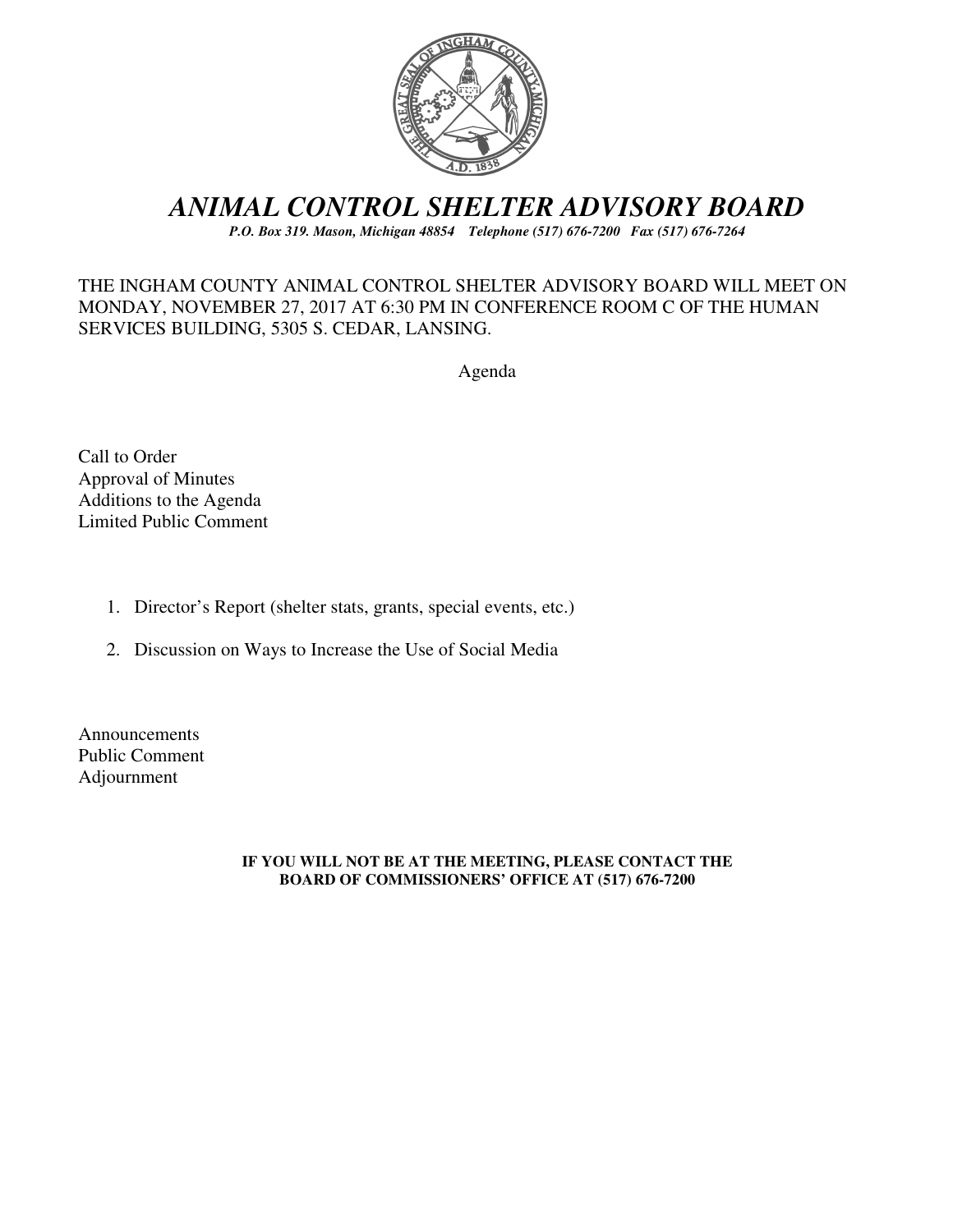### THE INGHAM COUNTY ANIMAL CONTROL SHELTER ADVISORY BOARD MONDAY, SEPT 25, 2017 AT 6:30 PM CONFERENCE ROOM C, HUMAN SERVICES BUILDING 5305 S CEDAR LANSING

### **Call to Order**

Meeting was called to order at 6:34pm by Vice Chair Dr. Hopfensperger.

### **Members Present**

Dr. Maria Hopfensperger, Kate Evans, Roxann Wilkinson, Director John Dinon, Diane Galbraith, Beth Contreras, and Commissioner Todd Tennis

### **Approval of Minutes**

Minutes were accepted as written

## **Additions to Agenda**

### **Disposition of Fighting Dogs**

Ten dogs were awarded to ICAC. Five have been euthanized and five more have been temperament tested and the shelter is seeking a credible rescue to rehabilitate them. At this time none have come forward and the dogs' future will be re-assessed if none are found by Friday, Sept 29. The dogs are difficult to handle especially those that have been kenneled since April and putting significant stress on staff. It is inhumane to continue to warehouse them indefinitely.

### **Limited Public Comment**

Christie Lawrence, East Lansing: Michigan law does not prohibit rehoming of fighting dogs; will send copies of case law to advisory board

### **Directors Report**

Millage Update: First draft of the floor plans for the new building were sent out to stakeholders for comment and were returned to the architects for revision. Once the new plan is reviewed site analysis can begin and construction should begin in Spring 2018.

NOTE: Diane Galbraith requested that the advisory board be added to the email distribution list.

NACA implementation: Due to heavy summer workload SOP progrss has been slow. Work will resume in the winter along with the revision of the County Animal Control Ordinance.

Dog Fighting Investigation: The investigation which began in March has led to search warrants being executed in seven Ingham County locations. An additional warrant was exectued in Eaton County based on evidence gathered by ICAC animal control officers. A total of 42 dogs were sezied in Ingham and 10 in Eaton. An auxillary shelter has been set up to house the dogs currently being held as evidence.

Arrest warrants were issued for three suspects. Two were arraigned and a pre-trial hearing is set for Sept 22. The third was already incarcerated. Additional warrants have been submitted..com A bill (SB 416) has been introduced in the Michigan legislature which would amend the current law governing the disposition of dogs seized for dog fighting. It would allow animal control agencies more options in the disposition of the dogs. ICAC has submitted a resolution to the Board of Commissioners asking the county to formally endorse and advocate for SB 416. The resolution will be considered by Law and Courts on Sept 14 and the full Board on Sept 26.